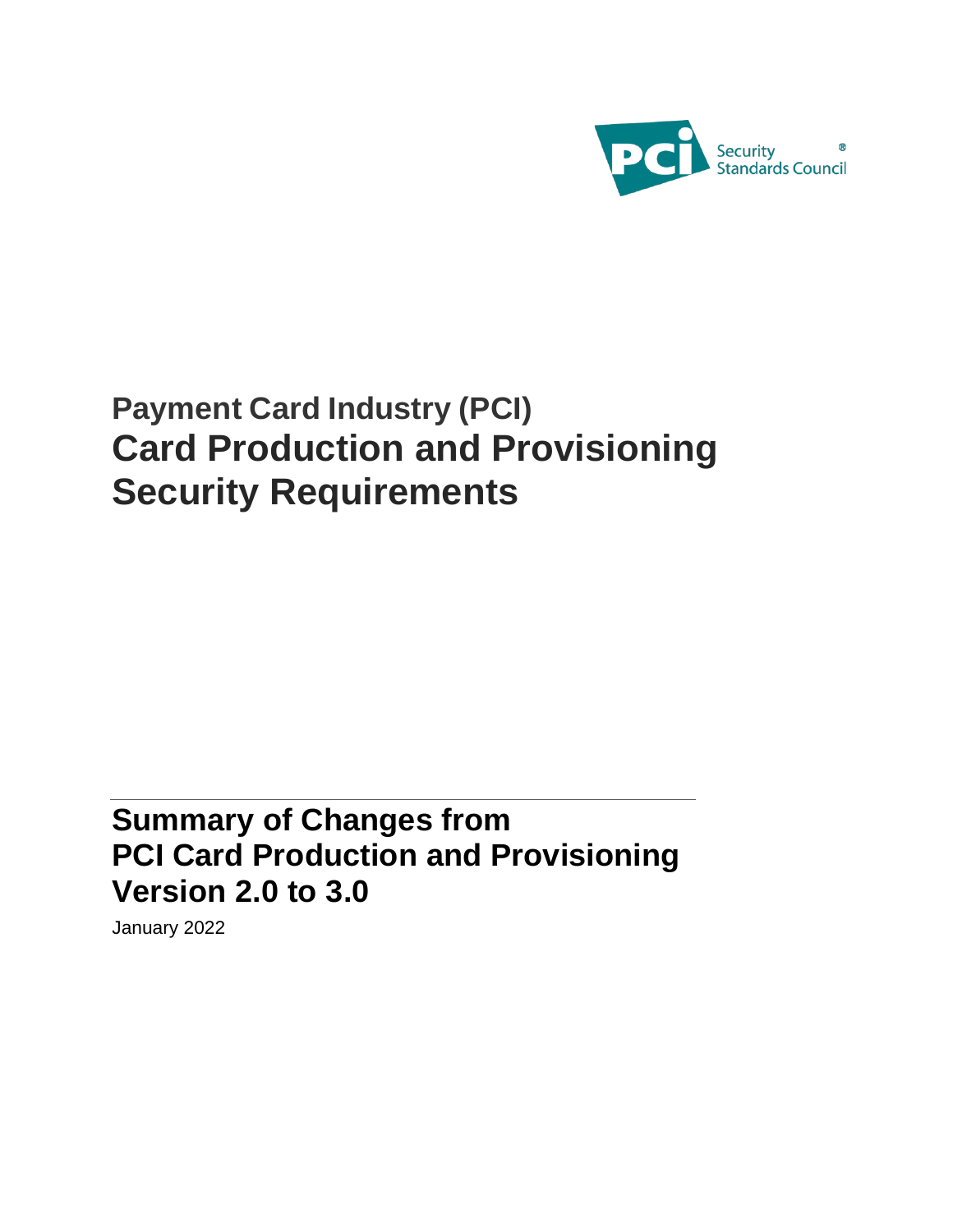

### **Table of Contents**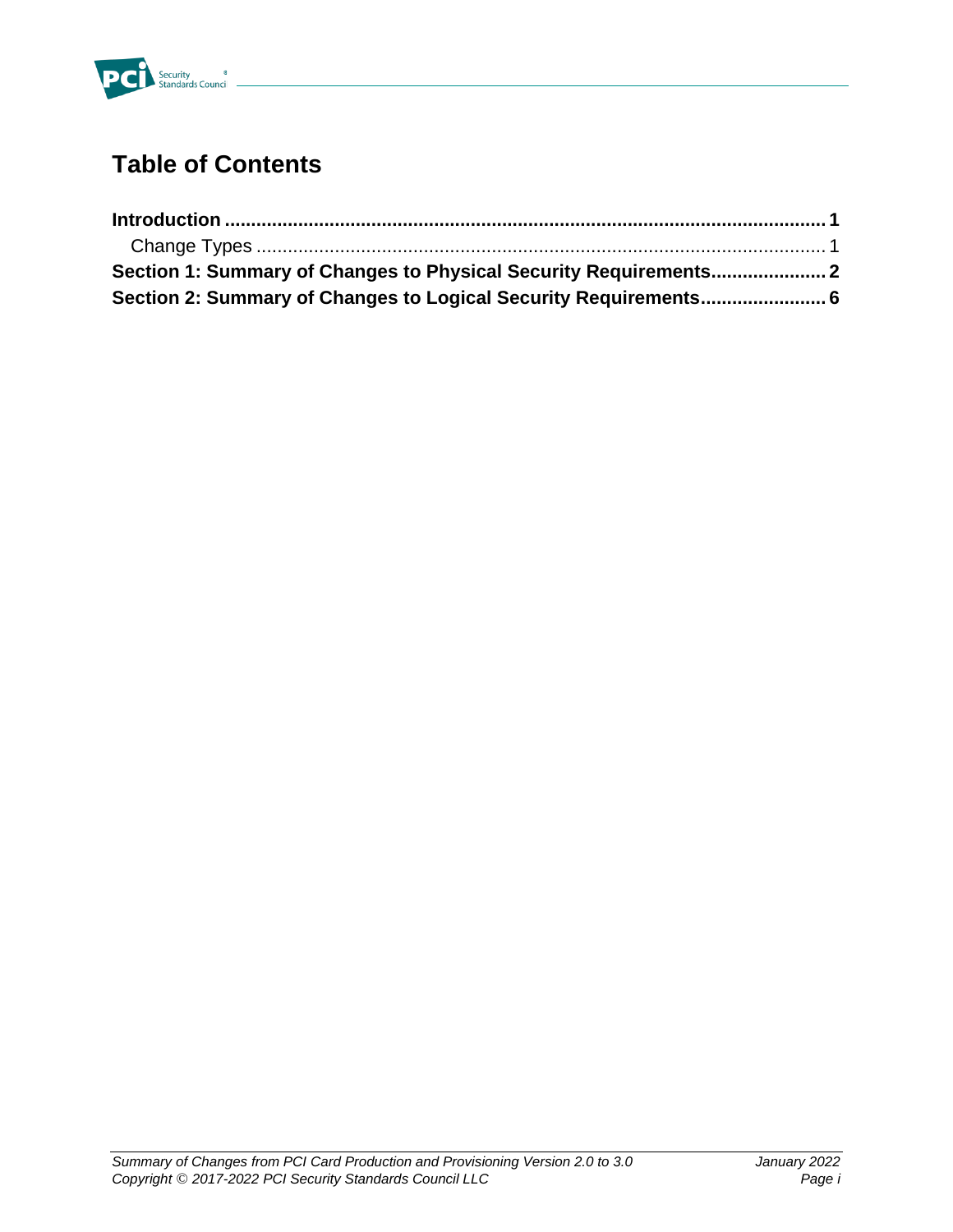

### **Introduction**

This document provides a summary of changes from *PCI Card Production Physical Security Requirements* and *PCI Card Production Logical Security Requirements* Version 2.0 to Version 3.0. The table below provides an overview of the types of changes included in Version 3.0. Sections 1 and 2 on the following pages provide summaries of material changes to be found in both the Physical and Logical Security Requirements documents.

#### **Change Types**

| <b>Change Type</b>        | <b>Definition</b>                                                                                                                          |
|---------------------------|--------------------------------------------------------------------------------------------------------------------------------------------|
| Additional Guidance       | Explanation, definition, and/or instruction to increase understanding<br>or provide further information or guidance on a particular topic. |
| <b>Requirement Change</b> | To reflect the addition or modification or deletion of requirements.                                                                       |

*Note: The changes above do not include those that are corrections of grammar or typographical errors or other rephrasing of existing statements.*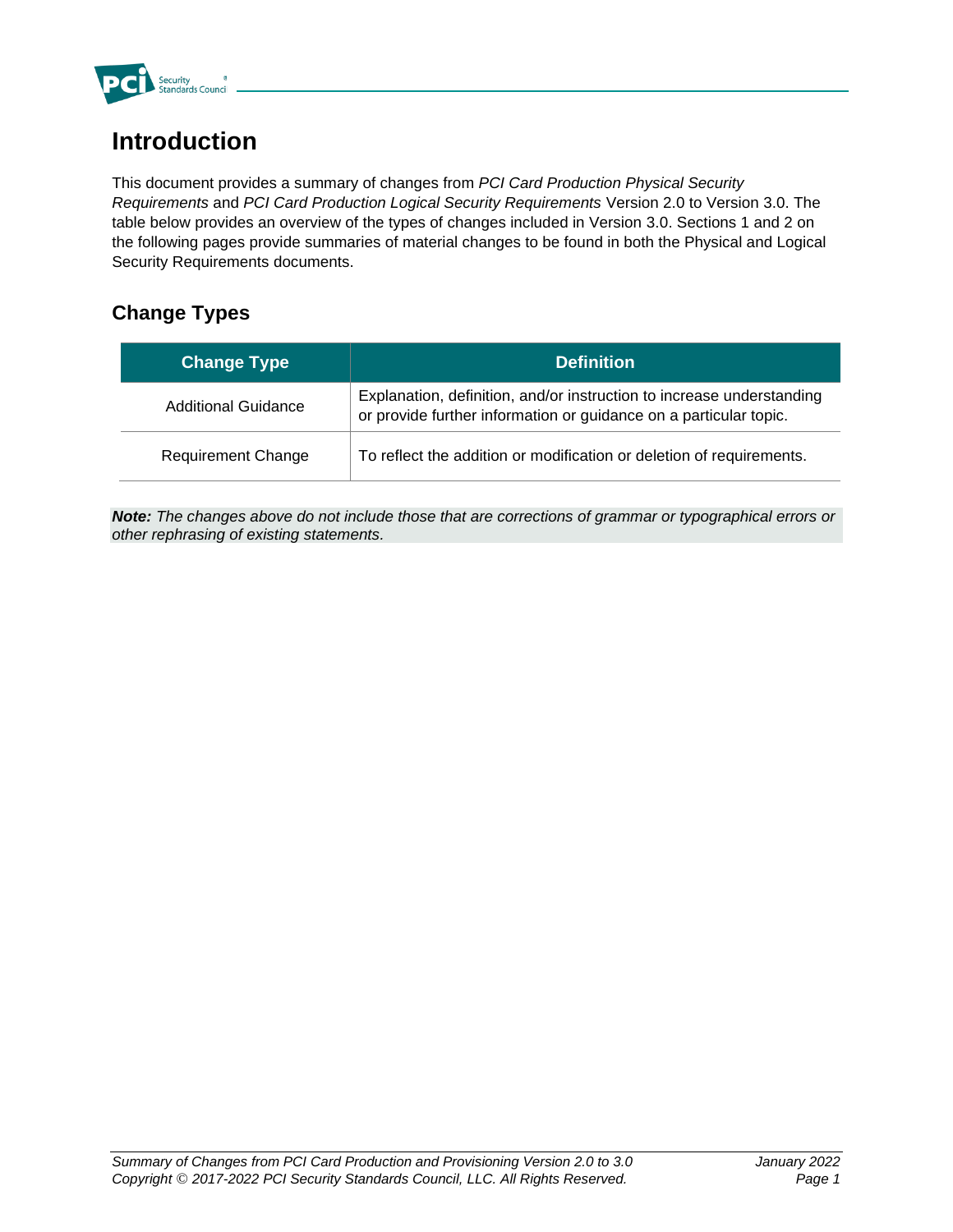

#### **Section 1: Summary of Changes to Physical Security Requirements**

| <b>Reference</b>                                       | <b>Change to Physical Security Requirements</b>                                                                                                                                                                                                                                                                                                                      | <b>Type</b>            |
|--------------------------------------------------------|----------------------------------------------------------------------------------------------------------------------------------------------------------------------------------------------------------------------------------------------------------------------------------------------------------------------------------------------------------------------|------------------------|
| General                                                | Added Test Procedures to document.                                                                                                                                                                                                                                                                                                                                   | Additional<br>Guidance |
| General                                                | Renumbered requirements from 2 through 6 to<br>1 through 5.                                                                                                                                                                                                                                                                                                          | Additional<br>Guidance |
| General                                                | Replaced term, "employee," throughout document with<br>"personnel," "individual," "card production staff," or "consultant"<br>as applicable.                                                                                                                                                                                                                         | Additional<br>Guidance |
| General                                                | Changed badge system to access-control system throughout.                                                                                                                                                                                                                                                                                                            | Requirement<br>Change  |
|                                                        | <b>Requirement 1 - Roles and Responsibilities</b>                                                                                                                                                                                                                                                                                                                    |                        |
| 1.1.1<br>Vendor Roles                                  | Defined roles that must be filled by employees of vendor.                                                                                                                                                                                                                                                                                                            | Requirement<br>Change  |
| 1.1.6<br><b>Security Communication</b><br>and Training | Clarified that information concerning security at vendor facilities<br>can be done via posters, notices, or electronic medium.                                                                                                                                                                                                                                       | Requirement<br>Change  |
| 1.2.1.1<br>Prescreening                                | Allow that, for contracted guards, evidence of prescreening<br>requirements may alternatively be provided by the guarding<br>company, by copies of licenses, etc.; however, the vendor must<br>collect and retain this evidence.<br>Allow that vendors may use their own insurance policies to<br>provide suitable liability coverage for contracted guard services. | Requirement<br>Change  |
| 1.2.2<br>Roles and<br>Responsibilities                 | Clarified responses for unauthorized access attempts using<br>language from previously published FAQ.                                                                                                                                                                                                                                                                | Requirement<br>Change  |
| <b>Requirement 2 - Premises</b>                        |                                                                                                                                                                                                                                                                                                                                                                      |                        |
| 2.1.3<br>External Walls, Doors,<br>and Windows         | Specified criteria for openings in external wall and that HSA<br>windows must be non-openable.                                                                                                                                                                                                                                                                       | Requirement<br>Change  |
| 2.3.2.1<br><b>Location and Security</b><br>Protection  | Specified that Security Control Room windows must be non-<br>openable.                                                                                                                                                                                                                                                                                               | Requirement<br>Change  |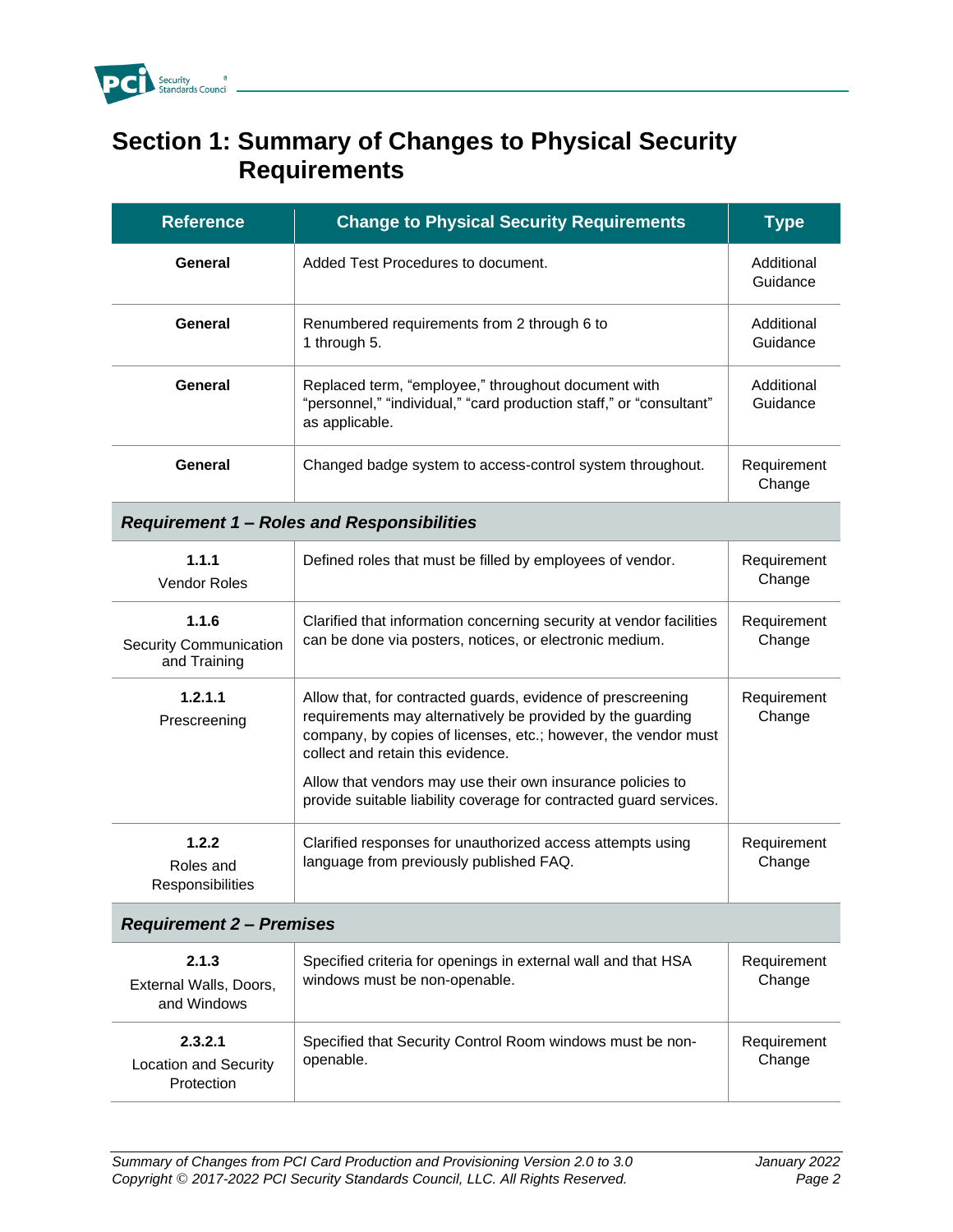

| <b>Reference</b>                                           | <b>Change to Physical Security Requirements</b>                                                                                                                                                                                                                                            | <b>Type</b>            |
|------------------------------------------------------------|--------------------------------------------------------------------------------------------------------------------------------------------------------------------------------------------------------------------------------------------------------------------------------------------|------------------------|
| 2.3.4.1<br><b>Access Control</b>                           | Allow for use of audible alarms.<br>Specified that access-control server must be located in the<br>same facility.                                                                                                                                                                          | Requirement<br>Change  |
| 2.3.4.3<br><b>Transfer of Physical</b><br><b>Materials</b> | Added shipping and delivery area to good-tools trap and<br>redefined as a requirement regarding transfer of materials<br>between different HSAs within the same facility.<br>Clarified that the above applies to physical materials.                                                       | Requirement<br>Change  |
|                                                            |                                                                                                                                                                                                                                                                                            |                        |
| 2.3.4.4<br><b>Security Controls</b>                        | Clarified that the requirement for bullet-resistant glass or iron<br>bars applies to windows on the exterior wall or door of the<br>building.                                                                                                                                              | Requirement<br>Change  |
| 2.3.5.6<br>Vault                                           | Added EN 1143-1 Secure storage units - Requirements,<br>classification, and methods of test for resistance to burglary -<br>Part 1: Safes, ATM safes, strongroom doors, and strongrooms:<br>Grade 6 or higher may be used as equivalent to UL 608 Class1<br><b>Burglary Certification.</b> | Requirement<br>Change  |
| 2.3.6.2<br>Shipping and Delivery<br>Areas                  | Changed log retention from permanent to two years where it is<br>necessary to liberate a person inside the room.                                                                                                                                                                           | Requirement<br>Change  |
| 2.3.6.2<br>Shipping and Delivery<br>Areas                  | Clarified outer room requirements for existing vs. new facilities.                                                                                                                                                                                                                         | Additional<br>Guidance |
| 2.4.1<br>Alarm Systems                                     | Clarified that codes must be deactivated upon termination of<br>any card production staff with knowledge of the code, and that<br>only guards and security team members should have such<br>knowledge.                                                                                     | Requirement<br>Change  |
| 2.4.2<br><b>Badge Administration</b>                       | Modified badge to access-control system throughout.                                                                                                                                                                                                                                        | Requirement<br>Change  |
| 2.4.2.1<br><b>Identification Badges</b>                    | Modified to include lanyards.                                                                                                                                                                                                                                                              | Requirement<br>Change  |
| 2.4.3<br>Badge-Access System                               | Stipulate that for multiple buildings within the same facility, a<br>single central location for a badge-access system can<br>administer all buildings and the conditions for use of a public or<br>private network.                                                                       | Requirement<br>Change  |
| 2.4.3.3<br>Remote-access Controls                          | New section using pre-existing requirements.                                                                                                                                                                                                                                               | Additional<br>Guidance |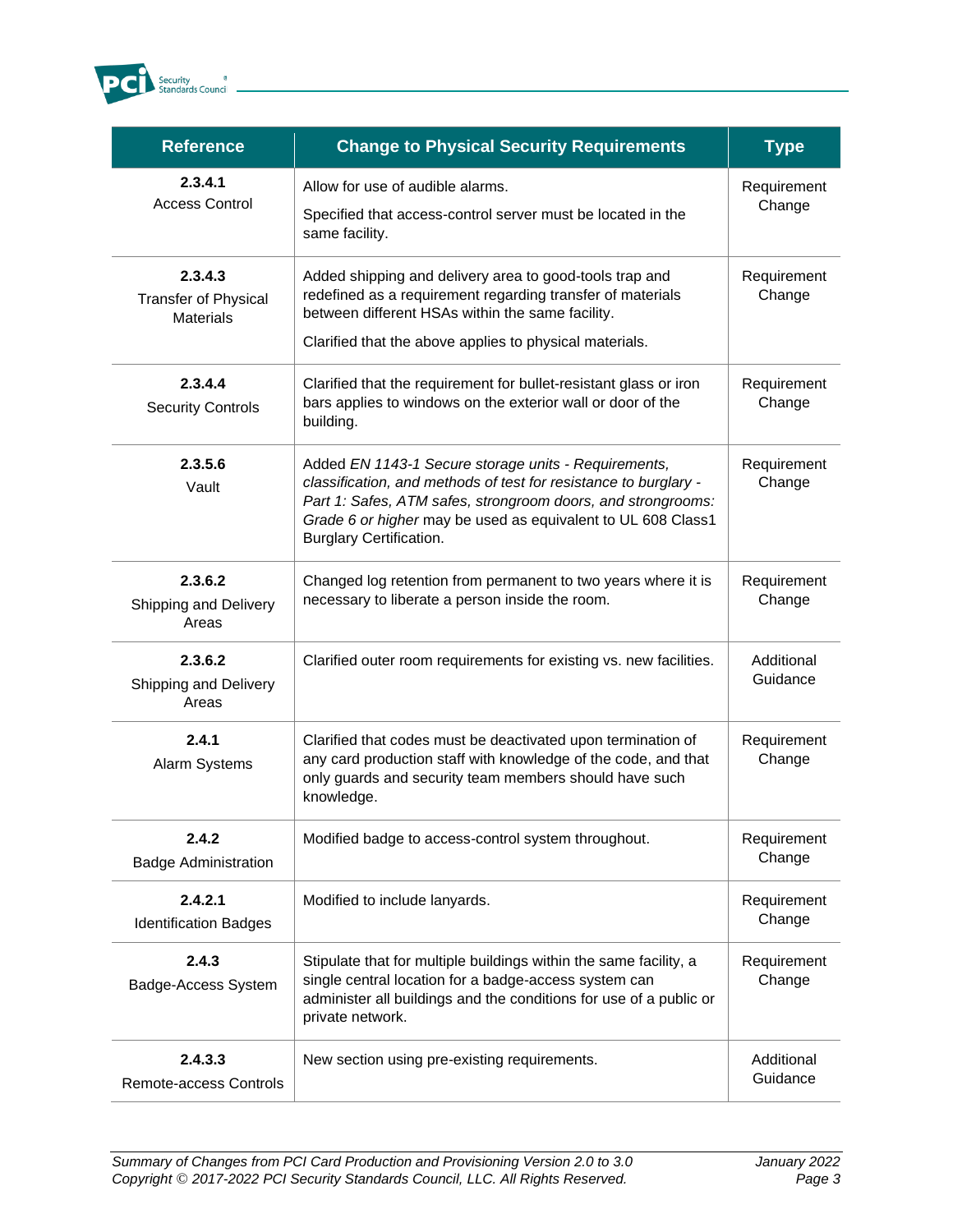

| <b>Reference</b>                      | <b>Change to Physical Security Requirements</b>                                                                  | <b>Type</b>           |
|---------------------------------------|------------------------------------------------------------------------------------------------------------------|-----------------------|
| 2.4.8.1<br>Semi-Annual Inspections    | Specified that testing must also occur in addition to inspection<br>for all security devices and hardware.       | Requirement<br>Change |
| 2.4.8.2<br><b>Battery Testing</b>     | Clarified battery testing criteria.                                                                              | Requirement<br>Change |
|                                       | <b>Requirement 3- Production Procedures and Audit Trails</b>                                                     |                       |
| 3.7.1.2<br>Log Review                 | Specified that all logs in this document must be retained for a<br>minimum of two years unless otherwise stated. | Requirement<br>Change |
| 3.8.4<br><b>Thermal Transfer Foil</b> | Added section to address thermal ribbon.                                                                         | Requirement<br>Change |
|                                       | <b>Requirement 4 - Packaging and Delivery Requirements</b>                                                       |                       |
| 4                                     | Modified stipulations for courier delivery.<br>Updated Terminology for consistency.                              | Requirement<br>Change |
| 4.5<br><b>Delivery Requirements</b>   | Specified additional criteria.                                                                                   | Requirement<br>Change |
| 4.5.1<br><b>Card Mailing</b>          | Clarified envelope criteria and use of presort facilities.<br>Added criteria for transfer to the mail facility.  | Requirement<br>Change |
| 4.5.2<br><b>Courier Service</b>       | Specified additional criteria for unpersonalized bulk cards.                                                     | Requirement<br>Change |
| 4.5.3.1<br><b>Unarmored Vehicle</b>   | Aligned language with additions added to Air and Sea Freight.                                                    | Requirement<br>Change |
| 4.5.3.3<br>Air Freight                | Added transport requirements for to and from air terminal.                                                       | Requirement<br>Change |
| 4.5.3.4<br>Sea Freight                | Added transport requirements for to and from the port facility.                                                  | Requirement<br>Change |
| 4.5.3.5<br>Rail Freight               | Added new section for Rail Freight.                                                                              | Requirement<br>Change |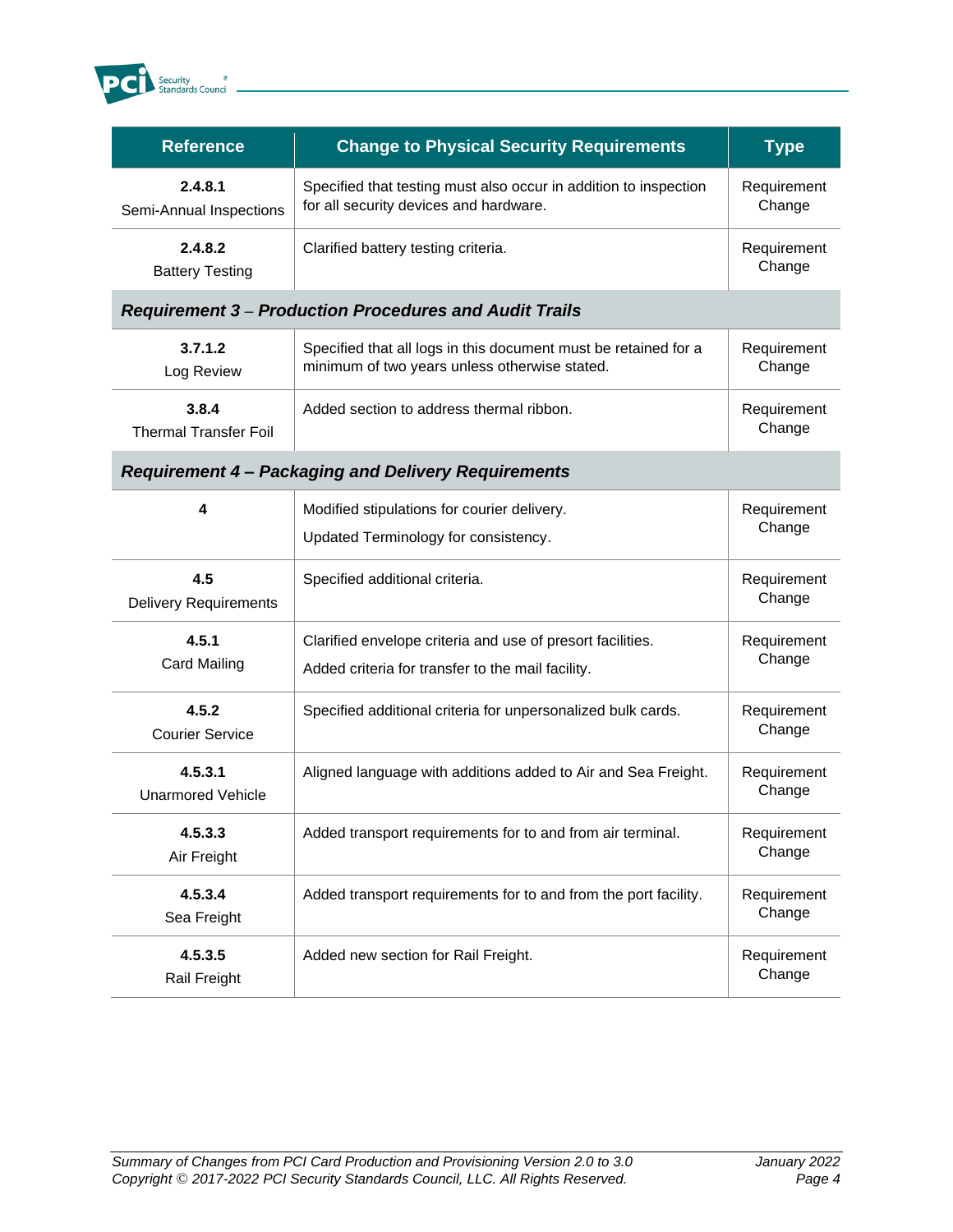

| <b>Reference</b>                                                                                          | <b>Change to Physical Security Requirements</b>                                                                                                                                    | Type                   |
|-----------------------------------------------------------------------------------------------------------|------------------------------------------------------------------------------------------------------------------------------------------------------------------------------------|------------------------|
| Appendix B: Logical Security Requirements - CCTV and Access-Control System (ACS)<br><b>Administration</b> |                                                                                                                                                                                    |                        |
| B.1<br>User Management                                                                                    | Specified minimum capabilities for CCTV and access-control<br>system upgrades.<br>Clarified remote administrative access exception if used in<br>conjunction with an approved SOC. | Requirement<br>Change  |
|                                                                                                           | Added password length requirement exception where system<br>does not support.                                                                                                      |                        |
| B.2.2<br>Characteristics and<br>Usage                                                                     | Systems enforce password lengths of at least 12 characters or<br>an equivalent strength.                                                                                           | Requirement<br>Change  |
| <b>Appendix C</b>                                                                                         |                                                                                                                                                                                    |                        |
| <b>Appendix C</b>                                                                                         | New Section, "Security Operations Center"                                                                                                                                          | Requirement<br>Change  |
| <b>Glossary</b>                                                                                           |                                                                                                                                                                                    |                        |
| Glossary                                                                                                  | Added glossary definitions for: Card Production Staff, Dual<br>Control, Facility, Participating Payment Brand and Public<br>Network.                                               | Additional<br>Guidance |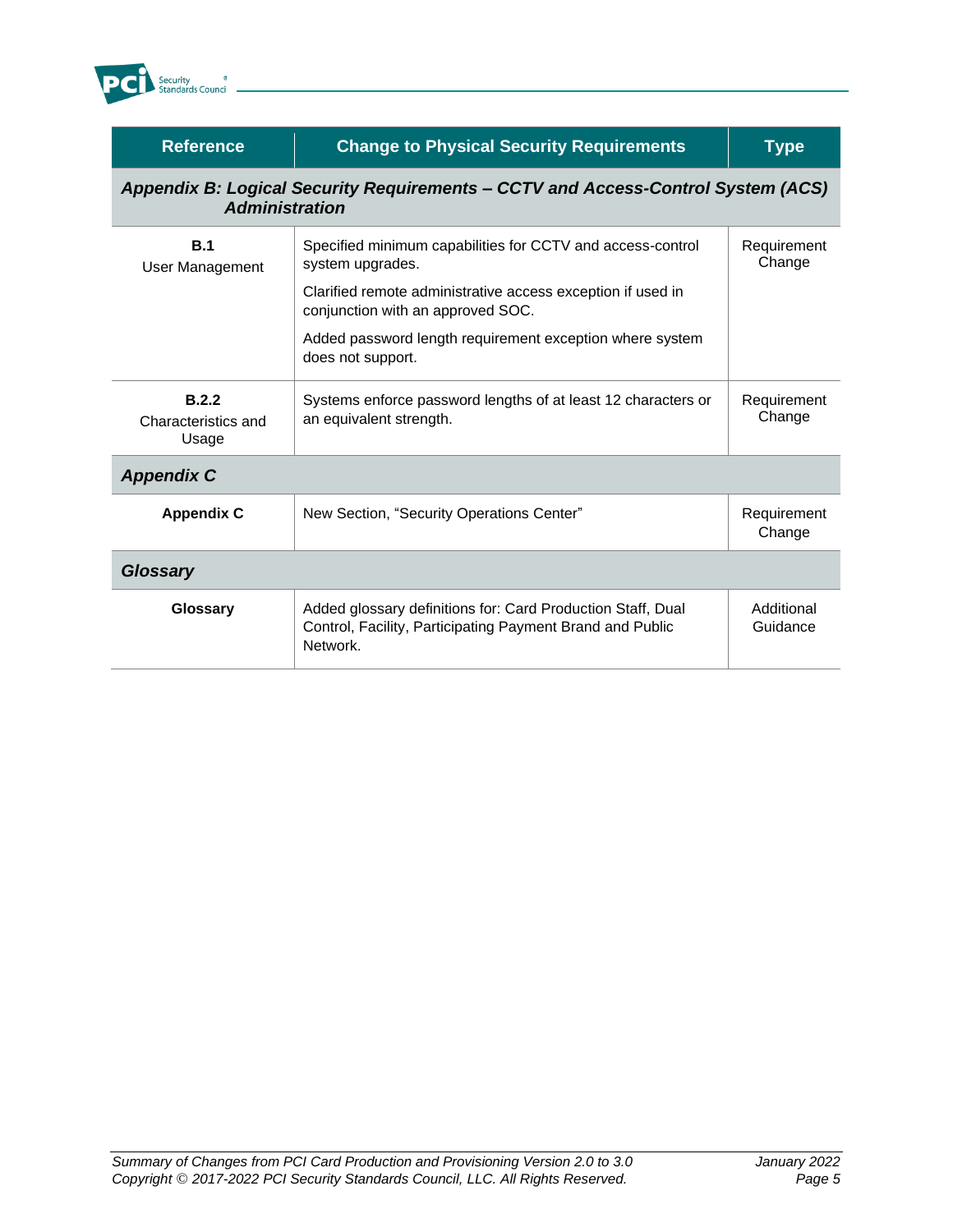

#### **Section 2: Summary of Changes to Logical Security Requirements**

| <b>Reference</b>                                      | <b>Change to Logical Security Requirements</b>                                                                                                                                                                                                                                                                                                                                                                                 | <b>Type</b>            |  |
|-------------------------------------------------------|--------------------------------------------------------------------------------------------------------------------------------------------------------------------------------------------------------------------------------------------------------------------------------------------------------------------------------------------------------------------------------------------------------------------------------|------------------------|--|
| General                                               | Added Test Procedures to document.                                                                                                                                                                                                                                                                                                                                                                                             | Additional<br>Guidance |  |
| General                                               | Renumbered requirements from 2 through 10 to 1<br>through 9.                                                                                                                                                                                                                                                                                                                                                                   | Additional<br>Guidance |  |
| General                                               | Replaced term "employee" throughout document with<br>"personnel" or "card production staff" as applicable.                                                                                                                                                                                                                                                                                                                     | Additional<br>Guidance |  |
| General                                               | Added FIPS 140-3 to wherever 140-2 is required.                                                                                                                                                                                                                                                                                                                                                                                | Requirement<br>Change  |  |
| General                                               | Changed badge system to access-control system<br>throughout.                                                                                                                                                                                                                                                                                                                                                                   | Requirement<br>Change  |  |
|                                                       | <b>Requirement 1 - Roles and Responsibilities</b>                                                                                                                                                                                                                                                                                                                                                                              |                        |  |
| 1.2<br><b>Assignment of Security</b><br><b>Duties</b> | Specified that the back-up CISO and the IT Security<br>Manager must be employees of the vendor.                                                                                                                                                                                                                                                                                                                                | Requirement<br>Change  |  |
| <b>Requirement 2 - Security Policy and Procedures</b> |                                                                                                                                                                                                                                                                                                                                                                                                                                |                        |  |
| 2.1<br><b>Information Security</b><br>Policy          | Clarified that the information security policy must be<br>disseminated to all relevant personnel (including vendors<br>and business partners).                                                                                                                                                                                                                                                                                 | Requirement<br>Change  |  |
| <b>Requirement 3 - Data Security</b>                  |                                                                                                                                                                                                                                                                                                                                                                                                                                |                        |  |
| 3.4<br>Transmission of<br>Cardholder Data             | Clarified that preauthorized sources are defined and<br>documented.                                                                                                                                                                                                                                                                                                                                                            | Requirement<br>Change  |  |
| <b>Requirement 4 - Network Security</b>               |                                                                                                                                                                                                                                                                                                                                                                                                                                |                        |  |
| 4.2<br><b>General Requirements</b>                    | Clarified that diagrams for the flow of cardholder and<br>cloud-based provisioning data within the environment<br>from its receipt/generation to end of its lifecycle must be<br>kept current.<br>Added that diagrams of the flow of cardholder and cloud-<br>based provisioning data within the environment from its<br>receipt/generation to end of its lifecycle must be reviewed<br>for accuracy at least every 12 months. | Requirement<br>Change  |  |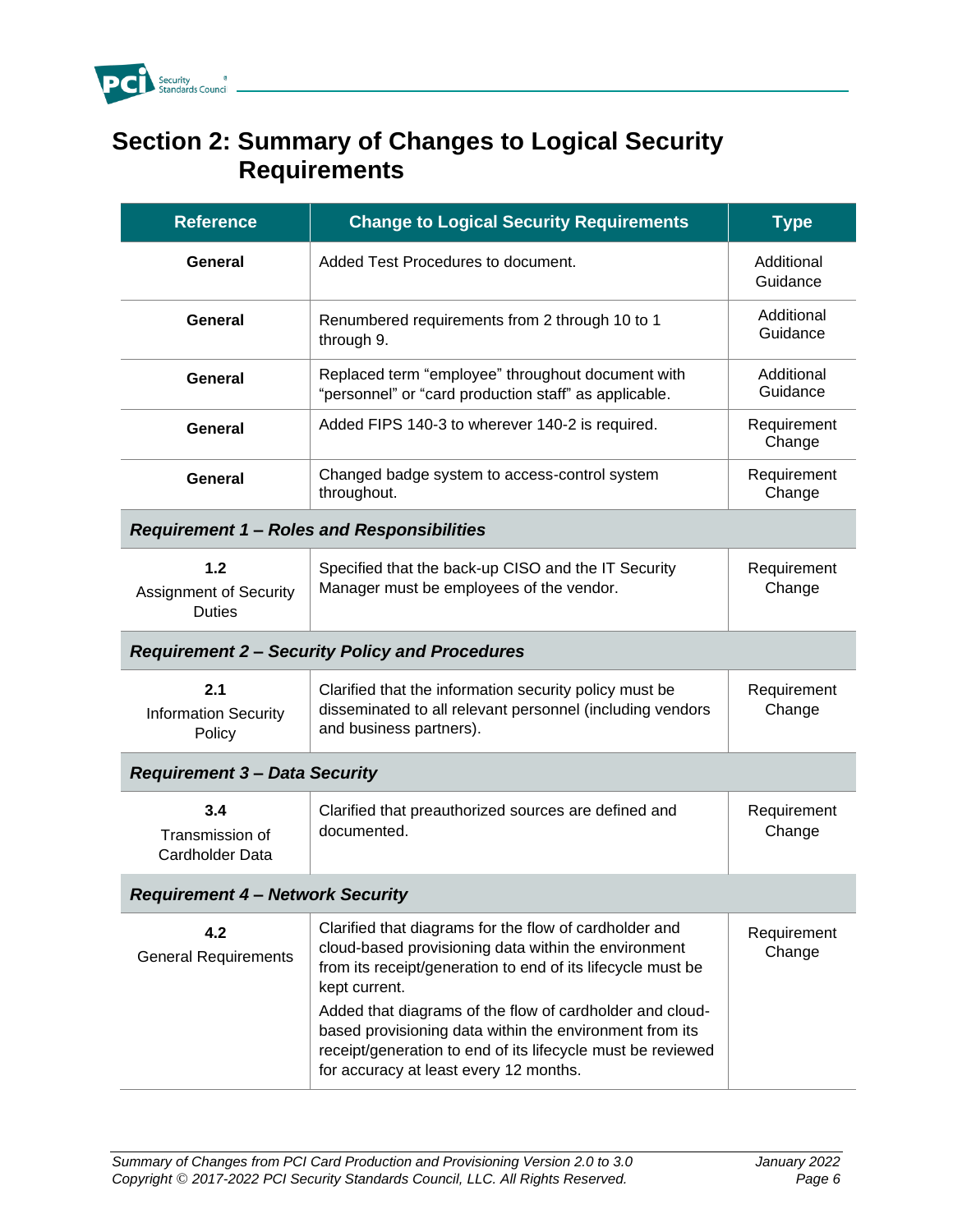

| <b>Reference</b>                                                             | <b>Change to Logical Security Requirements</b>                                                                                                                                                                                                                | <b>Type</b>            |
|------------------------------------------------------------------------------|---------------------------------------------------------------------------------------------------------------------------------------------------------------------------------------------------------------------------------------------------------------|------------------------|
| 4.6.1<br><b>Connection Conditions</b>                                        | Clarified access from outside the facility to the badge<br>physical access-control system exception if used in<br>conjunction with an approved SOC.                                                                                                           | Requirement<br>Change  |
| 4.8.2<br>Penetration                                                         | Clarified the use of Common Vulnerability Scoring.                                                                                                                                                                                                            | Requirement<br>Change  |
|                                                                              | <b>Requirement 6 - User Management and System Access Control</b>                                                                                                                                                                                              |                        |
| 6.1<br><b>User Management</b>                                                | Added additional criteria for multi-factor authentication.<br>Added password length requirement exception where<br>system does not support.                                                                                                                   | Requirement<br>Change  |
| 6.2.2<br>Characteristics and<br>Usage                                        | Changed to requiring 12-character password minimums<br>from 8 characters. Exception if the operating system does<br>not support twelve characters then using the maximum<br>the system supports, but never less than a minimum<br>length of eight characters. | Requirement<br>Change  |
|                                                                              | Requirement 7 - Key Management: Secret Data                                                                                                                                                                                                                   |                        |
| 7.4.2<br>Key Manager                                                         | Specified that deputy key manager must be an employee.                                                                                                                                                                                                        | Requirement<br>Change  |
| 7.7<br>Key Loading                                                           | Clarified roles of key custodians and key manager for key<br>loading.                                                                                                                                                                                         | Requirement<br>Change  |
| <b>Requirement 9 - PIN Distribution via Electronic Methods</b>               |                                                                                                                                                                                                                                                               |                        |
| 8.1<br><b>General Principles</b>                                             | Added criteria for generating keys and key components<br>using a random or pseudo-random process.                                                                                                                                                             | Requirement<br>Change  |
| <b>Normative Annex A</b>                                                     |                                                                                                                                                                                                                                                               |                        |
| Minimum and Equivalent<br>Key Sizes and Strengths<br>for Approved Algorithms | Updated consistent with other standards.<br>Added EdDSA as an approved algorithm.                                                                                                                                                                             | Additional<br>Guidance |